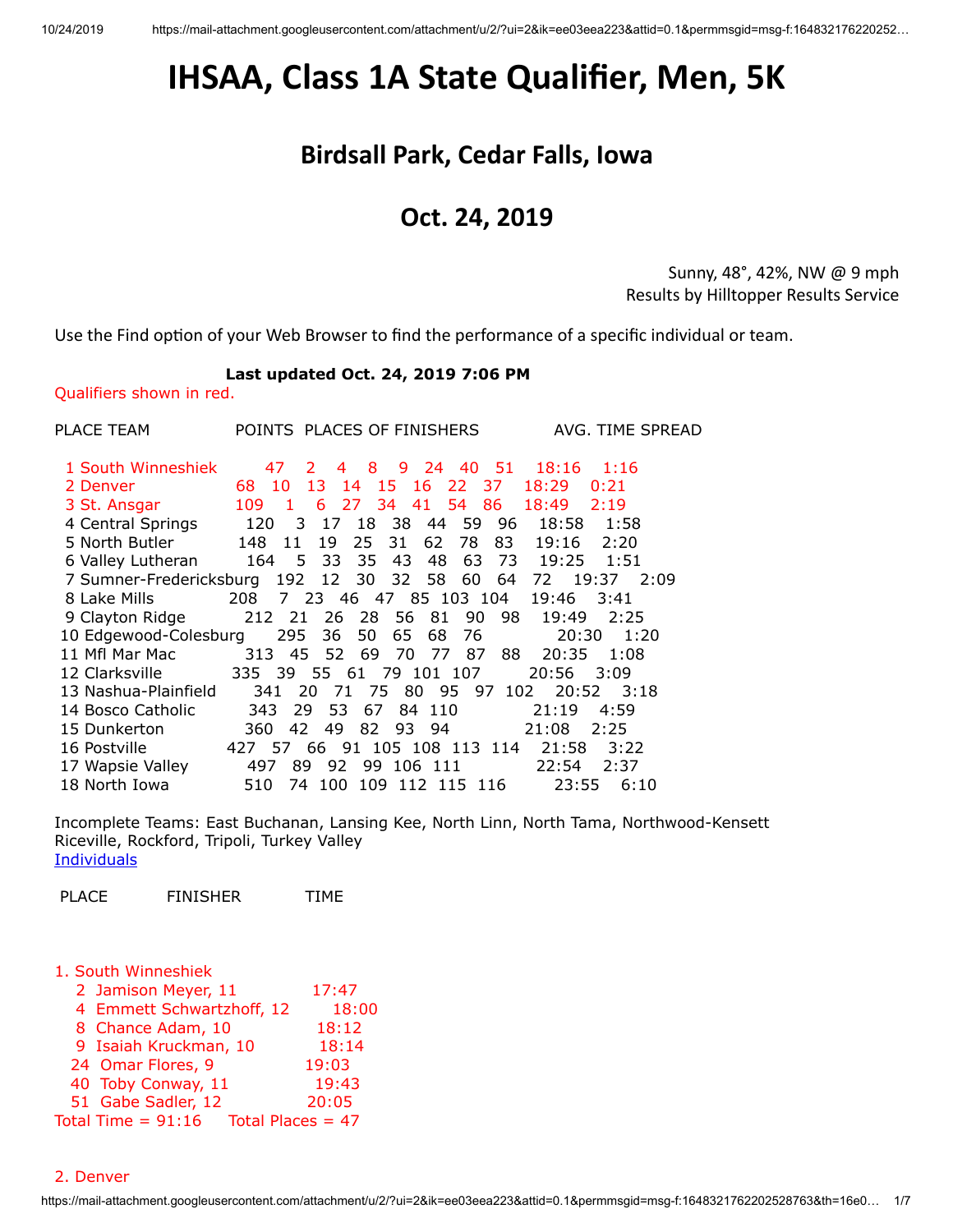| 10 Alex Larson, 11                       | 18:16 |
|------------------------------------------|-------|
| 13 Josh Terrill, 11                      | 18:27 |
| 14 Conlee Lyons, 12                      | 18:29 |
| 15 Jack Mulert, 9                        | 18:33 |
| 16 Alex Krabbenhoft, 11                  | 18:37 |
| 22 Kyler Matthias, 11                    | 18:58 |
| 37 Isaac Schimmels, 11                   | 19:41 |
| Total Time = $92:22$ Total Places = $68$ |       |

3. St. Ansgar

| 1 Riley Witt, 10     | 17:25                |
|----------------------|----------------------|
| 6 Seth Hershey, 12   | 18:08                |
| 27 Cole Hansen, 9    | 19:14                |
| 34 John May, 12      | 19:34                |
| 41 Braden Powers, 11 | 19:44                |
| 54 Ryan Wagner, 12   | 20:10                |
| 86 Kasey Igou, 9     | 21:52                |
| Total Time = $94:05$ | Total Places = $109$ |

## 4. Central Springs

| 3 Bryce McDonough, 10    |                      | 17:52 |
|--------------------------|----------------------|-------|
| 17 Clayton McDonough, 10 |                      | 18:42 |
| 18 Cayden Kelley, 12     |                      | 18:43 |
| 38 Brock Mathers, 10     |                      | 19:42 |
| 44 Jordan Ryner, 10      |                      | 19:49 |
| 59 Ben Regan, 10         |                      | 20:26 |
| 96 Spencer Buyer, 10     |                      | 22:12 |
| Total Time = $94:48$     | Total Places = $120$ |       |

#### 5. North Butler

| 11 Colby Wilkerson, 12                    | 18:18 |
|-------------------------------------------|-------|
| 19 Eric Brehmer, 12                       | 18:48 |
| 25 Owen Almelien, 9                       | 19:07 |
| 31 Michael Knock, 9                       | 19:28 |
| 62 Avery Boos, 10                         | 20:37 |
| 78 Jason Brehmer, 10                      | 21:10 |
| 83 Lucas Martzahn, 10                     | 21:46 |
| Total Time = $96:18$ Total Places = $148$ |       |

## 6. Valley Lutheran

| 5 Isaac Natvig, 10                        | 18:08 |
|-------------------------------------------|-------|
| 33 Ethan L'Heureux, 9                     | 19:30 |
| 35 Brett Determan, 12                     | 19:38 |
| 43 Adric Schmitz, 9                       | 19:48 |
| 48 Westley Determan, 10                   | 19:58 |
| 63 Isaac Dawson, 9                        | 20:39 |
| 73 Matthew Brokenshire, 10                | 20:59 |
| Total Time = $97:02$ Total Places = $164$ |       |
| 7. Sumner-Fredericksburg                  |       |
| 12 Kason Judisch, 12                      | 18:22 |

| IZ NASUII JUUISCII, IZ | 10.ZZ                |
|------------------------|----------------------|
| 30 Nate Egan, 10       | 19:25                |
| 32 Cael Judisch, 10    | 19:28                |
| 58 Austin Langreck, 10 | 20:18                |
| 60 Brady Wilkinson, 12 | 20:31                |
| 64 Ethan Boyle, 9      | 20:40                |
| 72 Colton Dralle, 12   | 20:58                |
| Total Time = $98:04$   | Total Places = $192$ |

#### 8. Lake Mills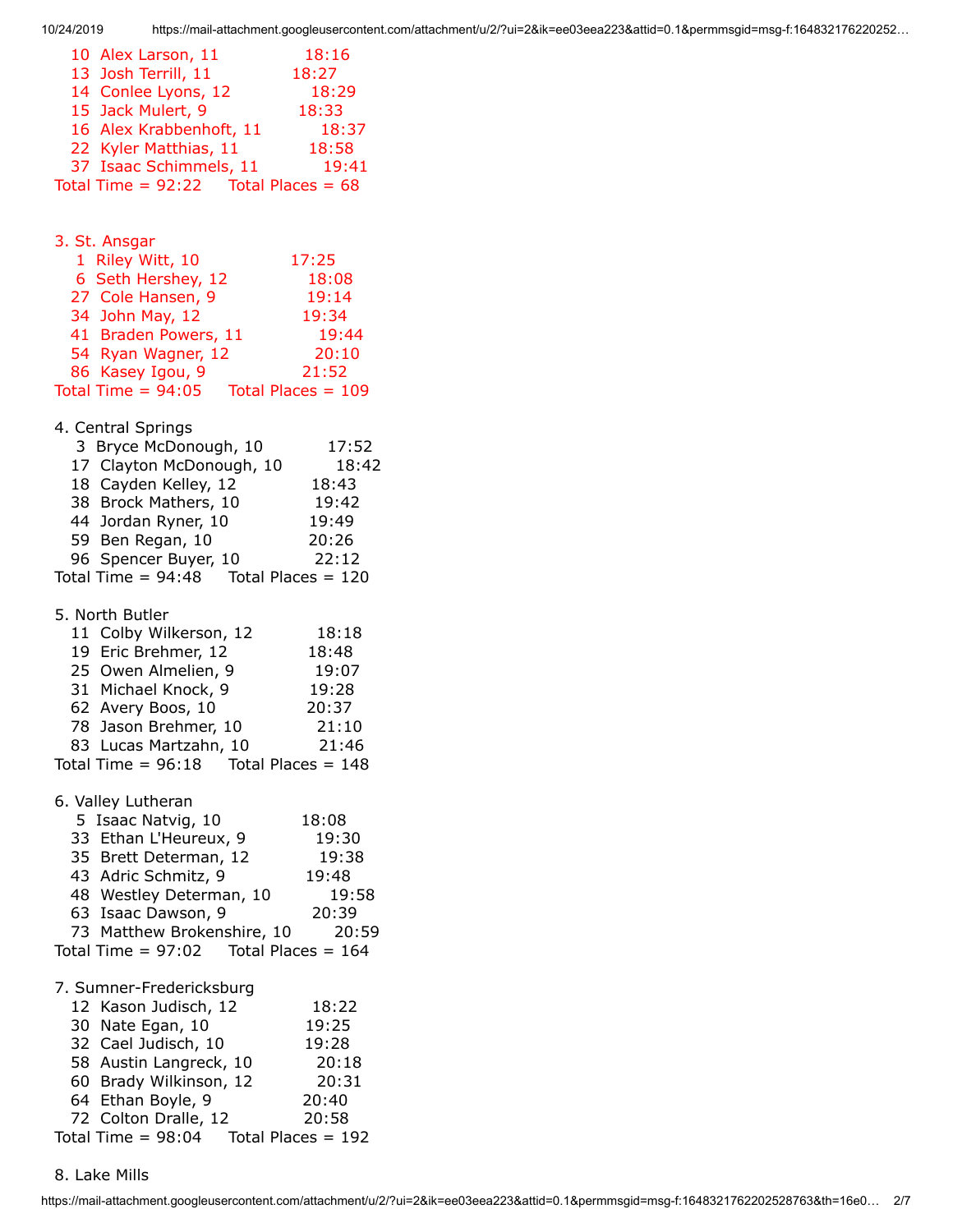| 7 Carson Rygh, 12<br>23 Caleb Albert, 11<br>46 Ashten Love, 12<br>47 Aidan Johanson, 10 19:56<br>85 Parker Rogstad, 12<br>103 Denton Kingland, 9<br>104 Hayden Brua, 10<br>Total Time = $98:50$ Total Places = $208$                    | 18:10<br>18:59<br>19:55<br>21:50<br>22:55<br>22:56          |
|-----------------------------------------------------------------------------------------------------------------------------------------------------------------------------------------------------------------------------------------|-------------------------------------------------------------|
| 9. Clayton Ridge<br>21 Jake Harwick, 11<br>26 Gavin Moser, 9<br>28 Keaton Reimer, 9<br>56 Erik Flores, 9<br>81 Francisco Gomez, 12<br>90 Jackson Patino, 9<br>98 Nathan Meier, 9<br>Total Time = $99:02$ Total Places = 212             | 18:55<br>19:12<br>19:21<br>20:15<br>21:19<br>22:00<br>22:35 |
| 10. Edgewood-Colesburg<br>36 Zander Carter, 10<br>50 Kody Hoeger, 11<br>65 Nathan Carter, 10<br>65 Natrian Carcor, 20<br>68 Lucas Rezende, 10<br>المنطقة الانتظار 11<br>76 Carson Kirby, 11<br>Total Time = $102:28$ Total Places = 295 | 19:40<br>20:04<br>20:49<br>20:55<br>21:00                   |
| 11. Mfl Mar Mac<br>45 Colin Moses, 11<br>52 Caleb Nordheim, 10<br>69 Kashton Mathis, 10<br>70 Joe Grau, 9<br>77 Will Koether, 9<br>87 Keagan Smerud, 12<br>88 Jesse Breuer, 12<br>Total Time = $102:53$ Total Places = 313              | 19:53<br>20:07<br>20:56<br>20:56<br>21:01<br>22:00<br>22:00 |
| 12. Clarksville<br>39 Cade Hardy, 12<br>55 Cade Ison, 10<br>61 Preston Armstrong, 12<br>79 Deric Trees, 12<br>101 Ethan Schmidt, 12<br>107 Eric Laures, 9<br>Total Time = $104:37$ Total Places = 335                                   | 19:43<br>20:15<br>20:36<br>21:12<br>22:51<br>23:17          |
| 13. Nashua-Plainfield<br>20 Drew Wilken, 10<br>71 Kendrick Huck, 9<br>75 Noah Foelske, 12<br>80 Derik Downing, 11<br>95 Connor Lee, 11<br>97 Keegan Ulrichs, 11<br>102 Levi Winters, 9<br>Total Time = $104:19$ Total Places = 341      | 18:53<br>20:58<br>21:00<br>21:17<br>22:11<br>22:13<br>22:51 |
| 14. Bosco Catholic<br>29 Ryan McFadden, 10<br>53 Brayden Zoll, 12<br>67 Coen Bovy, 9<br>84 Caleb Coffin, 10                                                                                                                             | 19:22<br>20:09<br>20:55<br>21:47                            |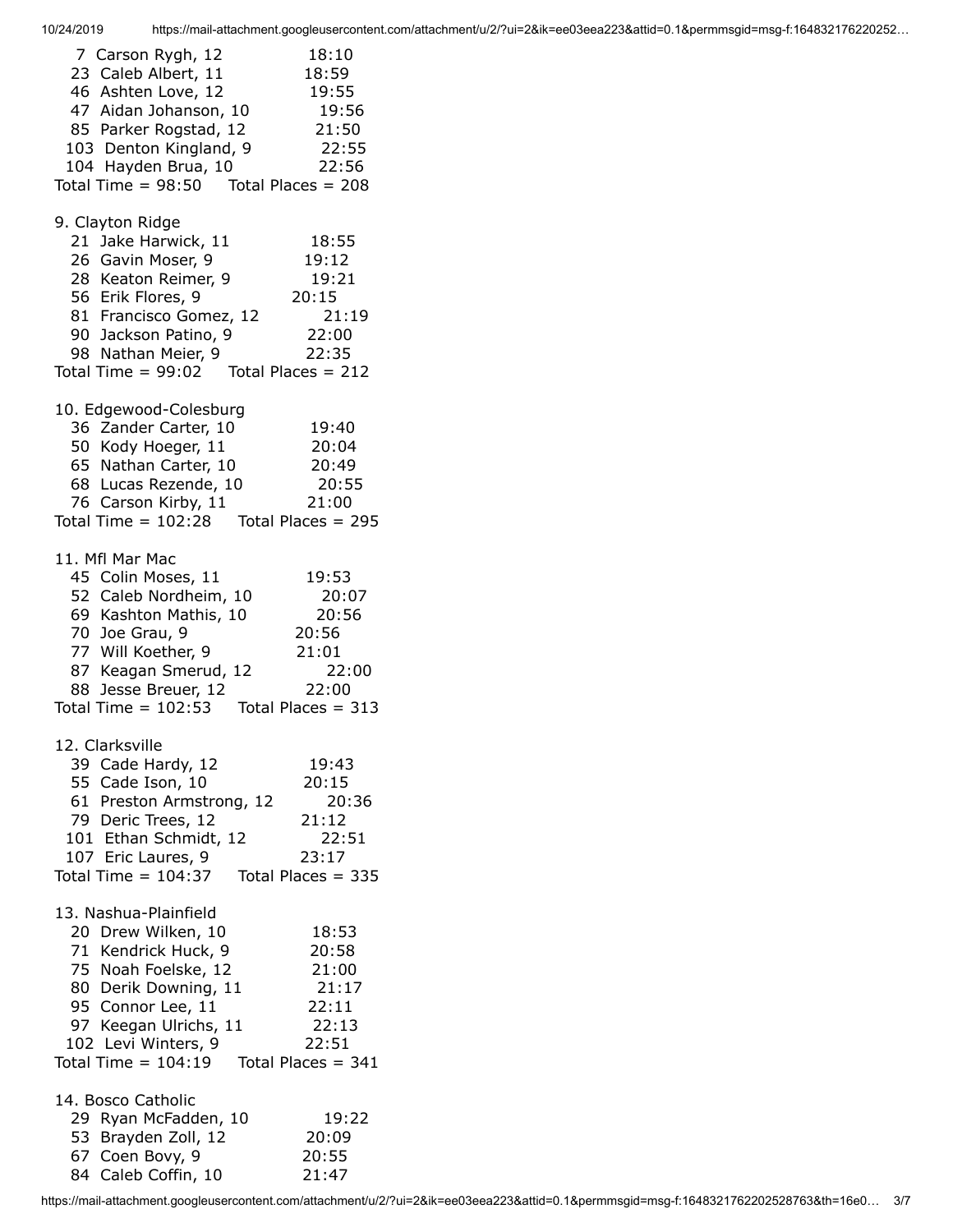<span id="page-3-0"></span> 110 Jacob Weber, 11 24:21 Total Time  $= 106:34$  Total Places  $= 343$ 15. Dunkerton 42 Jacob Henninger, 10 19:45 49 Blake Smith, 10 19:58 82 Noah Heideman, 10 21:39 93 Carter Michels, 10 22:05 94 Will Fettkether, 12 22:09 Total Time =  $105:36$  Total Places =  $360$ 16. Postville 57 Brandon Hernandez, 11 20:16 66 Raul Solis, 10 20:54 91 Jesus Hernandez, 9 22:01 105 Javier Hernandez, 10 22:58 108 Suber Kabadi, 11 23:37 113 Jose Hernandez-Farinas, 11 25:28 114 Masla Yerrow, 11 25:49 Total Time  $= 109:46$  Total Places  $= 427$ 17. Wapsie Valley 89 Gavin Hyde, 12 22:00 92 Josiah Rulapaugh, 11 22:01 99 Garrett Bram, 11 22:44 106 Cayle Huebner, 12 23:07 111 Ronnie Wilcox, 10 24:37 Total Time  $= 114:29$  Total Places  $= 497$ 18. North Iowa 74 Brock Jensen, 10 20:59 100 Andrew Beenken, 11 22:44 109 Gage Lawson, 9 23:57 112 Carter Laugen, 11 24:45 115 Austin Kelso, 11 27:08 116 Brody Bennett, 11 29:30 Total Time  $= 119:33$  Total Places  $= 510$  TEAM PLACE SCORE FINISHER TIME TEAM **[Top](#page-0-0)**  1 1 Riley Witt, 10 17:25 St. Ansgar 2 2 Jamison Meyer, 11 17:47 South Winneshiek 3 3 Bryce McDonough, 10 17:52 Central Springs 4 4 Emmett Schwartzhoff, 12 18:00 South Winneshiek 5 Chris Wagner, 11 18:03 Lansing Kee 6 5 Isaac Natvig, 10 18:08 Valley Lutheran 7 6 Seth Hershey, 12 18:08 St. Ansgar 8 7 Carson Rygh, 12 18:10 Lake Mills 9 8 Chance Adam, 10 18:12 South Winneshiek 10 Sam Snyder, 11 18:14 North Tama 11 9 Isaiah Kruckman, 10 18:14 South Winneshiek 12 10 Alex Larson, 11 18:16 Denver 13 11 Colby Wilkerson, 12 18:18 North Butler 14 12 Kason Judisch, 12 18:22 Sumner-Fredericksburg 15 13 Josh Terrill, 11 18:27 Denver 16 14 Conlee Lyons, 12 18:29 Denver 17 15 Jack Mulert, 9 18:33 Denver 18 16 Alex Krabbenhoft, 11 18:37 Denver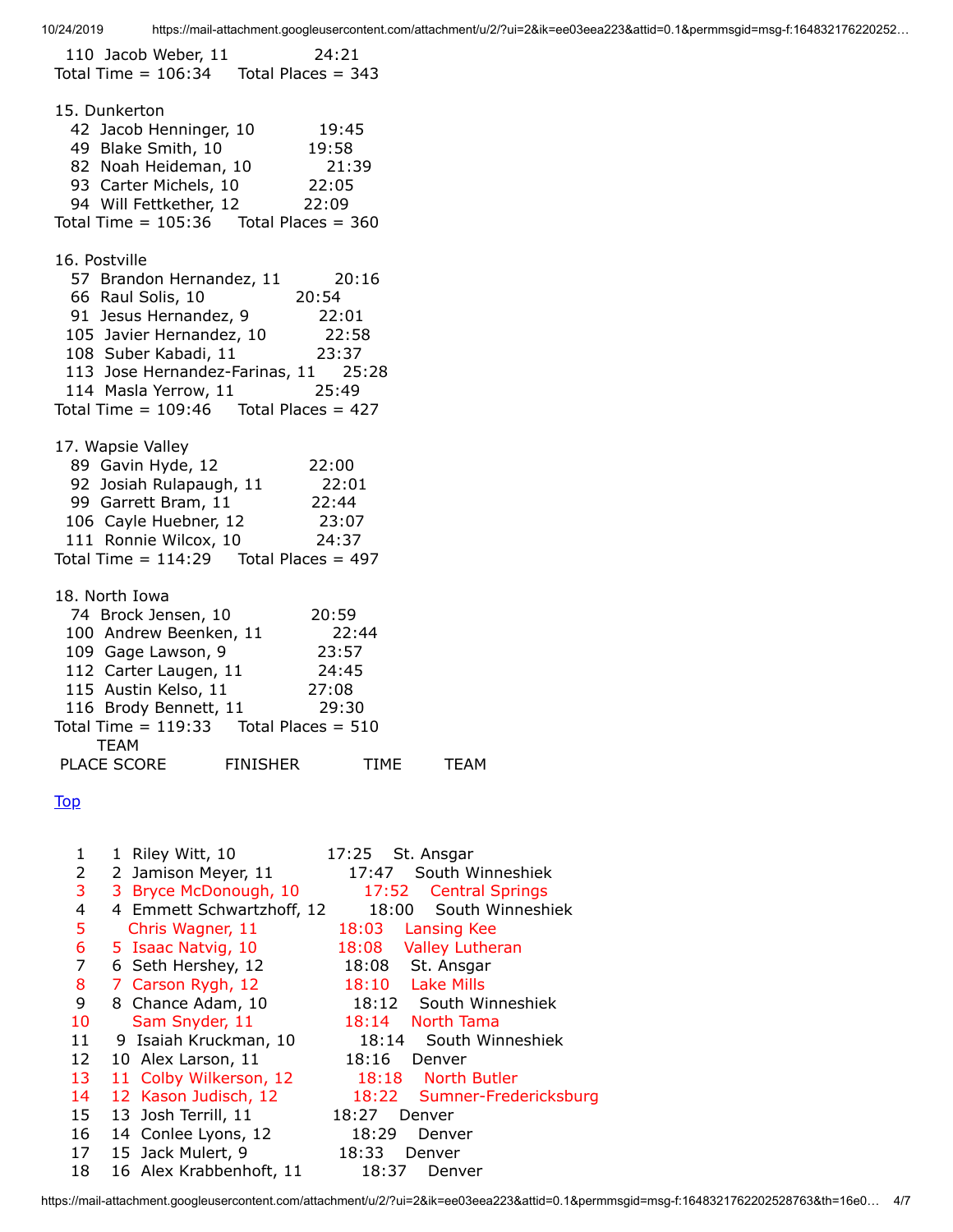10/24/2019 https://mail-attachment.googleusercontent.com/attachment/u/2/?ui=2&ik=ee03eea223&attid=0.1&permmsgid=msg-f:164832176220252…

 20 18 Cayden Kelley, 12 18:43 Central Springs 21 19 Eric Brehmer, 12 18:48 North Butler 22 20 Drew Wilken, 10 18:53 Nashua-Plainfield 23 21 Jake Harwick, 11 18:55 Clayton Ridge 24 22 Kyler Matthias, 11 18:58 Denver 25 23 Caleb Albert, 11 18:59 Lake Mills 26 24 Omar Flores, 9 19:03 South Winneshiek 27 25 Owen Almelien, 9 19:07 North Butler 28 Giles Cowell, 9 19:11 Tripoli 29 26 Gavin Moser, 9 19:12 Clayton Ridge 30 27 Cole Hansen, 9 19:14 St. Ansgar 31 Nathan Hanneman, 11 19:16 Northwood-Kensett 32 28 Keaton Reimer, 9 19:21 Clayton Ridge 33 29 Ryan McFadden, 10 19:22 Bosco Catholic 34 30 Nate Egan, 10 19:25 Sumner-Fredericksburg 35 31 Michael Knock, 9 19:28 North Butler 36 Drake Tiedemann, 10 19:28 Northwood-Kensett 37 32 Cael Judisch, 10 19:28 Sumner-Fredericksburg 38 33 Ethan L'Heureux, 9 19:30 Valley Lutheran 39 34 John May, 12 19:34 St. Ansgar 40 35 Brett Determan, 12 19:38 Valley Lutheran 41 36 Zander Carter, 10 19:40 Edgewood-Colesburg 42 37 Isaac Schimmels, 11 19:41 Denver 43 38 Brock Mathers, 10 19:42 Central Springs 44 39 Cade Hardy, 12 19:43 Clarksville 45 40 Toby Conway, 11 19:43 South Winneshiek 46 41 Braden Powers, 11 19:44 St. Ansgar 47 42 Jacob Henninger, 10 19:45 Dunkerton 48 43 Adric Schmitz, 9 19:48 Valley Lutheran 49 44 Jordan Ryner, 10 19:49 Central Springs 50 45 Colin Moses, 11 19:53 Mfl Mar Mac 51 Logan Kennedy, 11 19:53 North Tama 52 46 Ashten Love, 12 19:55 Lake Mills 53 Nathan Bean, 10 19:56 North Linn 54 47 Aidan Johanson, 10 19:56 Lake Mills 55 48 Westley Determan, 10 19:58 Valley Lutheran 56 49 Blake Smith, 10 19:58 Dunkerton 57 Makaio Hoch, 12 20:01 Northwood-Kensett 58 50 Kody Hoeger, 11 20:04 Edgewood-Colesburg 59 51 Gabe Sadler, 12 20:05 South Winneshiek 60 52 Caleb Nordheim, 10 20:07 Mfl Mar Mac 61 Hayden Moore, 10 20:08 Northwood-Kensett 62 53 Brayden Zoll, 12 20:09 Bosco Catholic 63 54 Ryan Wagner, 12 20:10 St. Ansgar 64 Kevin Jordan, 12 20:11 Riceville 65 Jesse Gillingham, 12 20:14 North Linn 66 55 Cade Ison, 10 20:15 Clarksville 67 56 Erik Flores, 9 20:15 Clayton Ridge 68 57 Brandon Hernandez, 11 20:16 Postville 69 Daniel Wagner, 10 20:16 Lansing Kee 70 58 Austin Langreck, 10 20:18 Sumner-Fredericksburg 71 59 Ben Regan, 10 20:26 Central Springs 72 60 Brady Wilkinson, 12 20:31 Sumner-Fredericksburg 73 Ben Hesner, 9 20:33 East Buchanan 74 Isaac Franzen, 12 20:35 Turkey Valley 75 61 Preston Armstrong, 12 20:36 Clarksville 76 62 Avery Boos, 10 20:37 North Butler 77 63 Isaac Dawson, 9 20:39 Valley Lutheran 79 Carter Zweibohmer, 10 20:41 Riceville

19 17 Clayton McDonough, 10 18:42 Central Springs

78 64 Ethan Boyle, 9 20:40 Sumner-Fredericksburg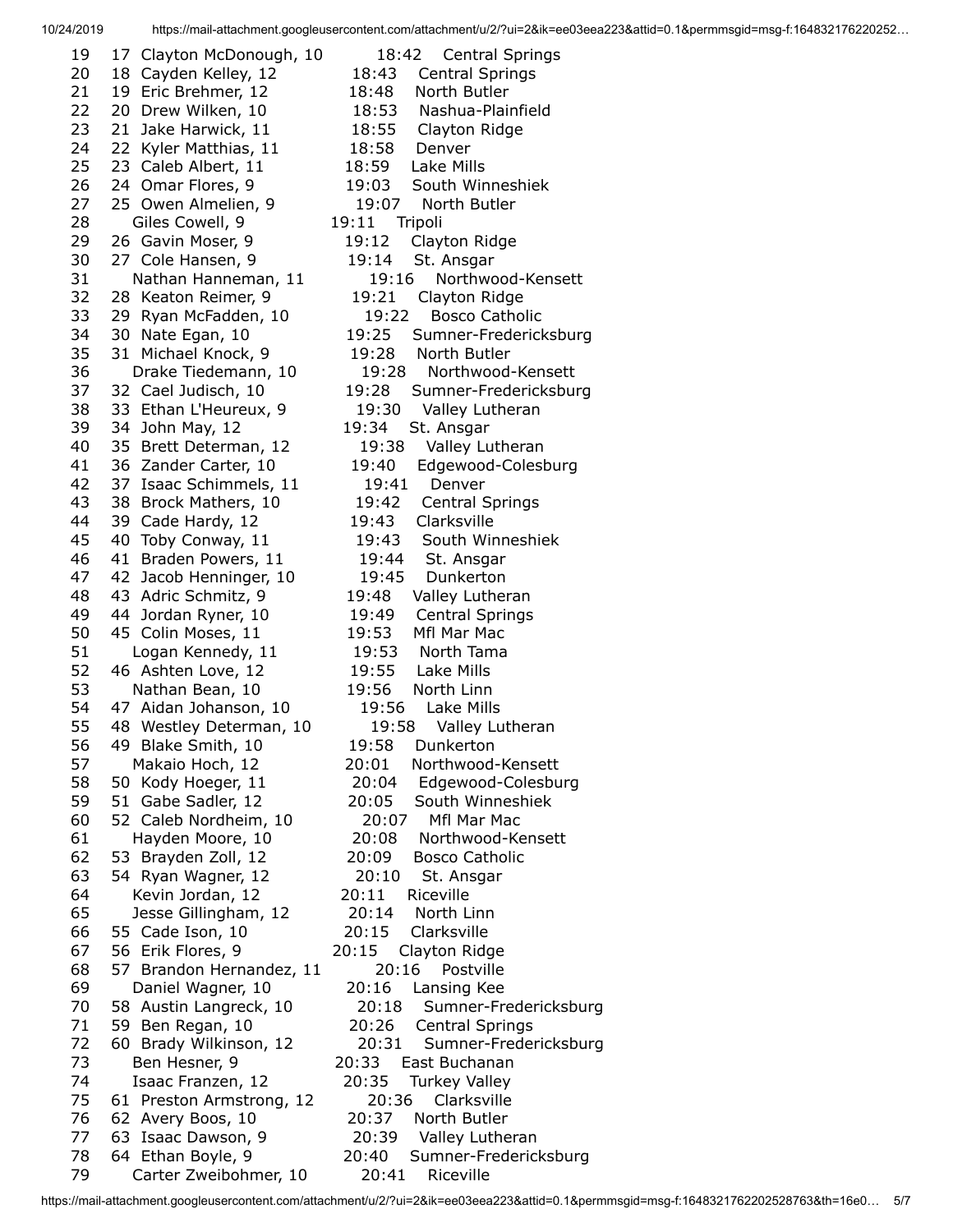10/24/2019 https://mail-attachment.googleusercontent.com/attachment/u/2/?ui=2&ik=ee03eea223&attid=0.1&permmsgid=msg-f:164832176220252…

 80 Evan Gyorko, 12 20:42 North Linn 81 65 Nathan Carter, 10 20:49 Edgewood-Colesburg 82 Lucas Scheidel, 12 20:52 Turkey Valley 83 66 Raul Solis, 10 20:54 Postville 84 67 Coen Bovy, 9 20:55 Bosco Catholic 85 68 Lucas Rezende, 10 20:55 Edgewood-Colesburg 86 69 Kashton Mathis, 10 20:56 Mfl Mar Mac 87 70 Joe Grau, 9 20:56 Mfl Mar Mac 88 71 Kendrick Huck, 9 20:58 Nashua-Plainfield 89 72 Colton Dralle, 12 20:58 Sumner-Fredericksburg 90 73 Matthew Brokenshire, 10 20:59 Valley Lutheran 91 74 Brock Jensen, 10 20:59 North Iowa 92 75 Noah Foelske, 12 21:00 Nashua-Plainfield 93 76 Carson Kirby, 11 21:00 Edgewood-Colesburg 94 77 Will Koether, 9 21:01 Mfl Mar Mac 95 Taebian Wright, 9 21:06 Tripoli 96 78 Jason Brehmer, 10 21:10 North Butler 97 79 Deric Trees, 12 21:12 Clarksville 98 Dylan Dudley, 10 21:16 North Linn 99 80 Derik Downing, 11 21:17 Nashua-Plainfield 100 81 Francisco Gomez, 12 21:19 Clayton Ridge 101 Dale Schwamman, 10 21:21 Turkey Valley 102 Austin Cook, 12 21:38 East Buchanan 103 Paden Ketter, 11 21:38 North Tama 104 82 Noah Heideman, 10 21:39 Dunkerton 105 83 Lucas Martzahn, 10 21:46 North Butler 106 84 Caleb Coffin, 10 21:47 Bosco Catholic 107 85 Parker Rogstad, 12 21:50 Lake Mills 108 86 Kasey Igou, 9 21:52 St. Ansgar 109 87 Keagan Smerud, 12 22:00 Mfl Mar Mac 110 88 Jesse Breuer, 12 22:00 Mfl Mar Mac 111 89 Gavin Hyde, 12 22:00 Wapsie Valley 112 90 Jackson Patino, 9 22:00 Clayton Ridge 113 91 Jesus Hernandez, 9 22:01 Postville 114 92 Josiah Rulapaugh, 11 22:01 Wapsie Valley 115 93 Carter Michels, 10 22:05 Dunkerton 116 94 Will Fettkether, 12 22:09 Dunkerton 117 95 Connor Lee, 11 22:11 Nashua-Plainfield 118 96 Spencer Buyer, 10 22:12 Central Springs 119 97 Keegan Ulrichs, 11 22:13 Nashua-Plainfield 120 Tim Flaig, 9 22:27 Tripoli 121 98 Nathan Meier, 9 22:35 Clayton Ridge 122 99 Garrett Bram, 11 22:44 Wapsie Valley 123 100 Andrew Beenken, 11 22:44 North Iowa 124 101 Ethan Schmidt, 12 22:51 Clarksville 125 102 Levi Winters, 9 22:51 Nashua-Plainfield 126 103 Denton Kingland, 9 22:55 Lake Mills 127 104 Hayden Brua, 10 22:56 Lake Mills 128 105 Javier Hernandez, 10 22:58 Postville 129 106 Cayle Huebner, 12 23:07 Wapsie Valley 130 Bryce Larson, 10 23:14 Rockford 131 107 Eric Laures, 9 23:17 Clarksville 132 Cory Marth, 11 23:17 Rockford 133 108 Suber Kabadi, 11 23:37 Postville 134 Dylan Kress, 12 23:52 East Buchanan 135 109 Gage Lawson, 9 23:57 North Iowa 136 110 Jacob Weber, 11 24:21 Bosco Catholic 137 111 Ronnie Wilcox, 10 24:37 Wapsie Valley 138 112 Carter Laugen, 11 24:45 North Iowa 139 Kyle Conway, 12 24:51 Lansing Kee 140 113 Jose Hernandez-Farinas, 11 25:28 Postville